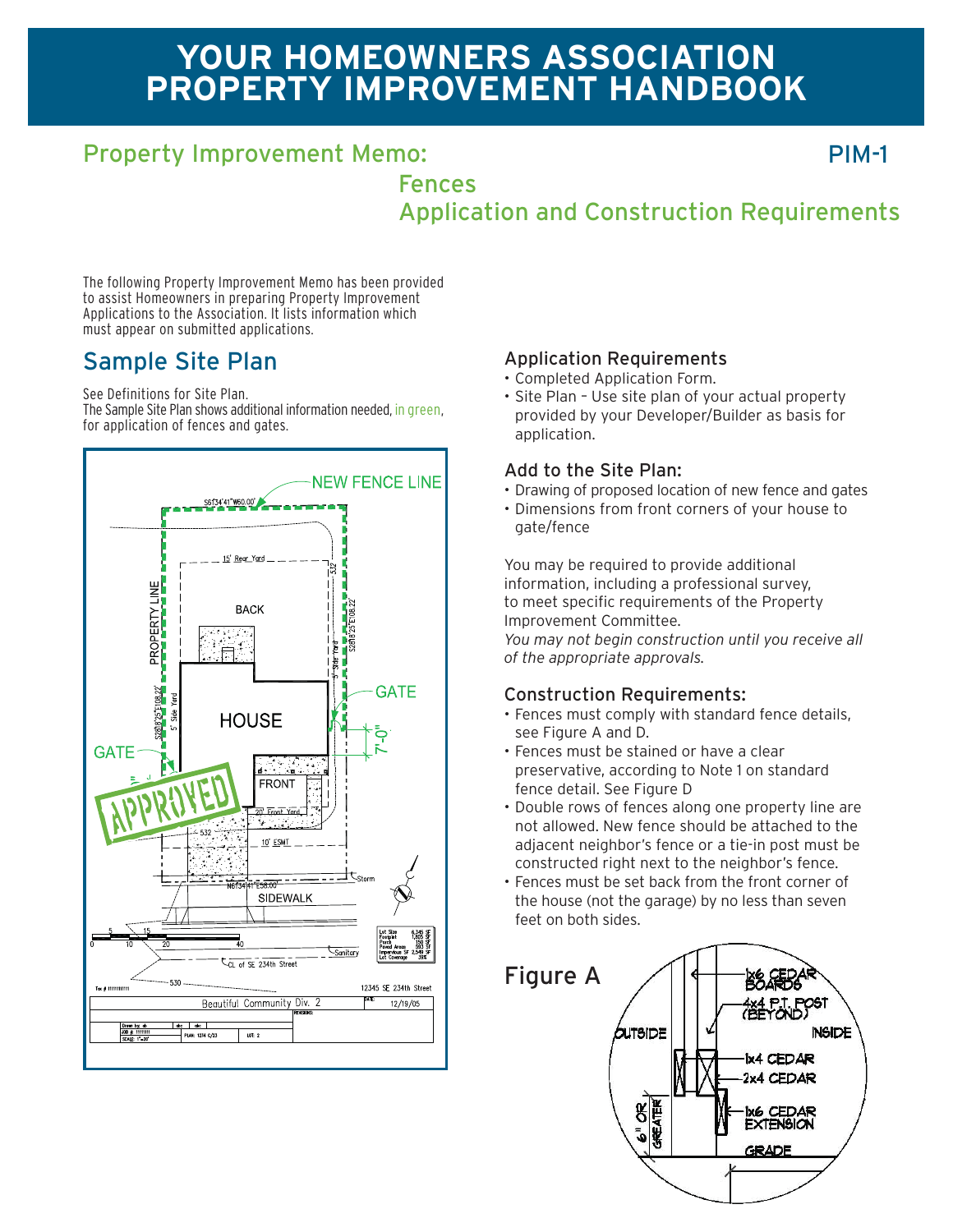# **YOUR HOMEOWNERS ASSOCIATION PROPERTY IMPROVEMENT HANDBOOK**

## PIM-1

### Fences

Application and Construction Requirements

### Figure B

#### Configurations RECOMMENDED



### Figure C

Configurations NOT RECOMMENDED



- Gates must match the color and style of the fence.
- No hedges are allowed on the property line. See Landscape PIM-9.
- On corner lots, fences must be set back from the street curb no less than ten feet, regardless of the property line location.
- Fences must be made of wood. No galvanized, vinyl or chain link fences are allowed.
- Fences may not extend beyond property lines.
- When property lines run on top of retaining walls, fences must be built inside the property line.

#### Construction Recommendations:

- When staining your fence you must use a clear preservative or SHERWIN WILLIAMS Woodscapes Semi-Transparent Stain (Spice Chest SW-3513 or Cedar Bark SW-3511).
- Corner lot properties should follow restrictions for corner fences set by your local jurisdiction. Traffic and pedestrian sight lines must be maintained.
	- You may cover any gaps between your landscaping and the bottom rail of your fence by installing a 1x6 pressure treated extension rail that can be attached to the inside edge of your fence. See Figure D. The extension rail must be stained to match the fence.

You, the applicant, have the sole responsibility for ensuring full compliance with setbacks, easements, permits, fees, ordinances and restrictions associated with the modification of your property. Washington law requires you to "Call Before You Dig", prior to any digging or excavation to protect you and underground utilities.

*(www.callbeforeyoudig.org, 1-800-424-5555)* Approval by Property Improvement Committee does not constitute approval by any other jurisdiction, regulation or restriction.

You, the applicant, have the responsibility to submit for PIC approval even if your proposed improvement follows the requirements described in this Property Improvement Handbook.